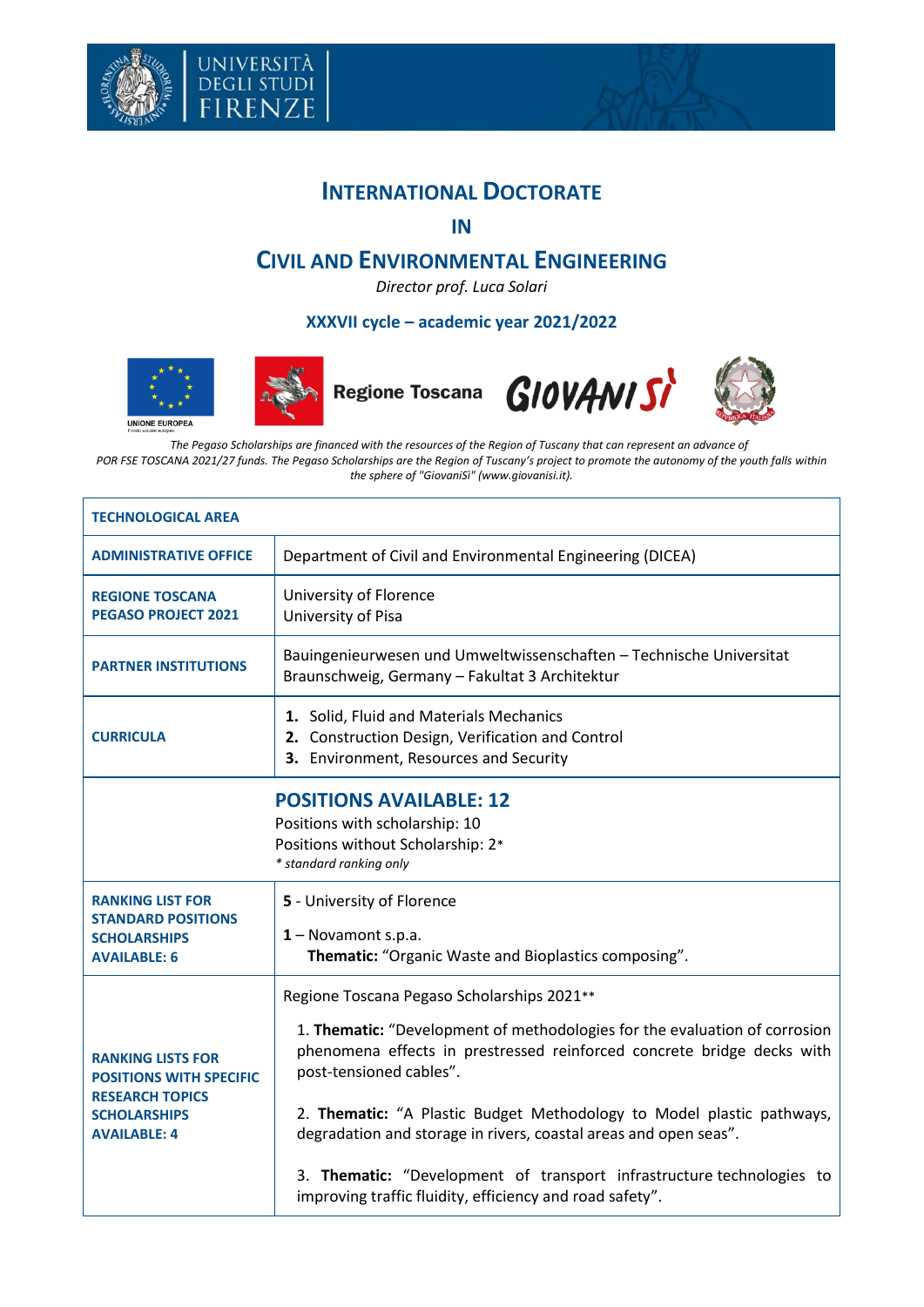|                                                                                          | 4. Thematic: "Study and development of Machine Learning-based<br>approaches for Structural Health Monitoring of historical constructions".<br>** A period of training/research in an enterprise, a public research institution or other public<br>institution (not a university) of at least 3 months is mandatorily required.                                                                                                                                 |  |  |
|------------------------------------------------------------------------------------------|----------------------------------------------------------------------------------------------------------------------------------------------------------------------------------------------------------------------------------------------------------------------------------------------------------------------------------------------------------------------------------------------------------------------------------------------------------------|--|--|
| <b>STUDY/RESEARCH</b><br><b>PERIODS ABROAD</b>                                           | Mandatory for all positions                                                                                                                                                                                                                                                                                                                                                                                                                                    |  |  |
| <b>MANDATORY PERIOD</b><br><b>REQUIRED</b>                                               | 9 months either at TU- Braunschweig or other foreign university with a<br>$\qquad \qquad \blacksquare$<br>co-tutorship agreement to be signed within the first year of the course<br>12 months for Pegaso Scholarships 2021 holders are due to perform a<br>$\overline{\phantom{a}}$<br>mandatory study/research period abroad                                                                                                                                 |  |  |
|                                                                                          | Copy of the Identification Document                                                                                                                                                                                                                                                                                                                                                                                                                            |  |  |
| <b>DOCUMENTS REQUIRED</b><br><b>FOR THE ADMISSION</b><br>(under penalty of<br>exclusion) | Self-declaration for qualifications (bachelor's/Master's/combined cycle<br>degree) obtained in Italy with a list of all exams taken and their mark,<br>title of the thesis and graduation mark<br>(download the form here make sure you fill in in all the fields)                                                                                                                                                                                             |  |  |
|                                                                                          | Foreign qualification required to access with a list of all exams taken and<br>their mark, title of the thesis and graduation mark.                                                                                                                                                                                                                                                                                                                            |  |  |
|                                                                                          | The same documentation except for the final mark must be submitted by those<br>who will graduate by 31/10/2021                                                                                                                                                                                                                                                                                                                                                 |  |  |
| <b>DOCUMENTS REQUIRED</b><br><b>FOR THE EVALUATION</b>                                   | <b>MANDATORY</b><br>Curriculum vitae<br>Research project<br><b>OPTIONAL</b><br>List of publications<br>Any other qualification document                                                                                                                                                                                                                                                                                                                        |  |  |
| <b>REFERENCE LETTERS</b>                                                                 | A section is provided in the online application to specify the e-mail addresses<br>of one professor/researcher willing to provide information about candidates<br>training path and activities performed within a scientific field related to the<br>Ph.D. course.                                                                                                                                                                                             |  |  |
|                                                                                          | Research project carried out in the context of the PhD program and should<br>refer to at least one of the research topics/fields listed in correspondence to<br>each curriculum. Here the complete list: https://www.indicee.unifi.it/vp-170-<br>topics-xxxvii-cycle.html.                                                                                                                                                                                     |  |  |
| <b>RESEARCH PROJECT</b>                                                                  | The project should be written in English and should not exceed 3 pages<br>including the references.<br>For candidates applying for specific research topics scholarships Pegaso 2021,<br>the submitted research project should be related to that specific topics. In case<br>the candidate also applies for standard positions (double application), the<br>research project submitted will be valid for the application for standard<br>scholarship as well. |  |  |